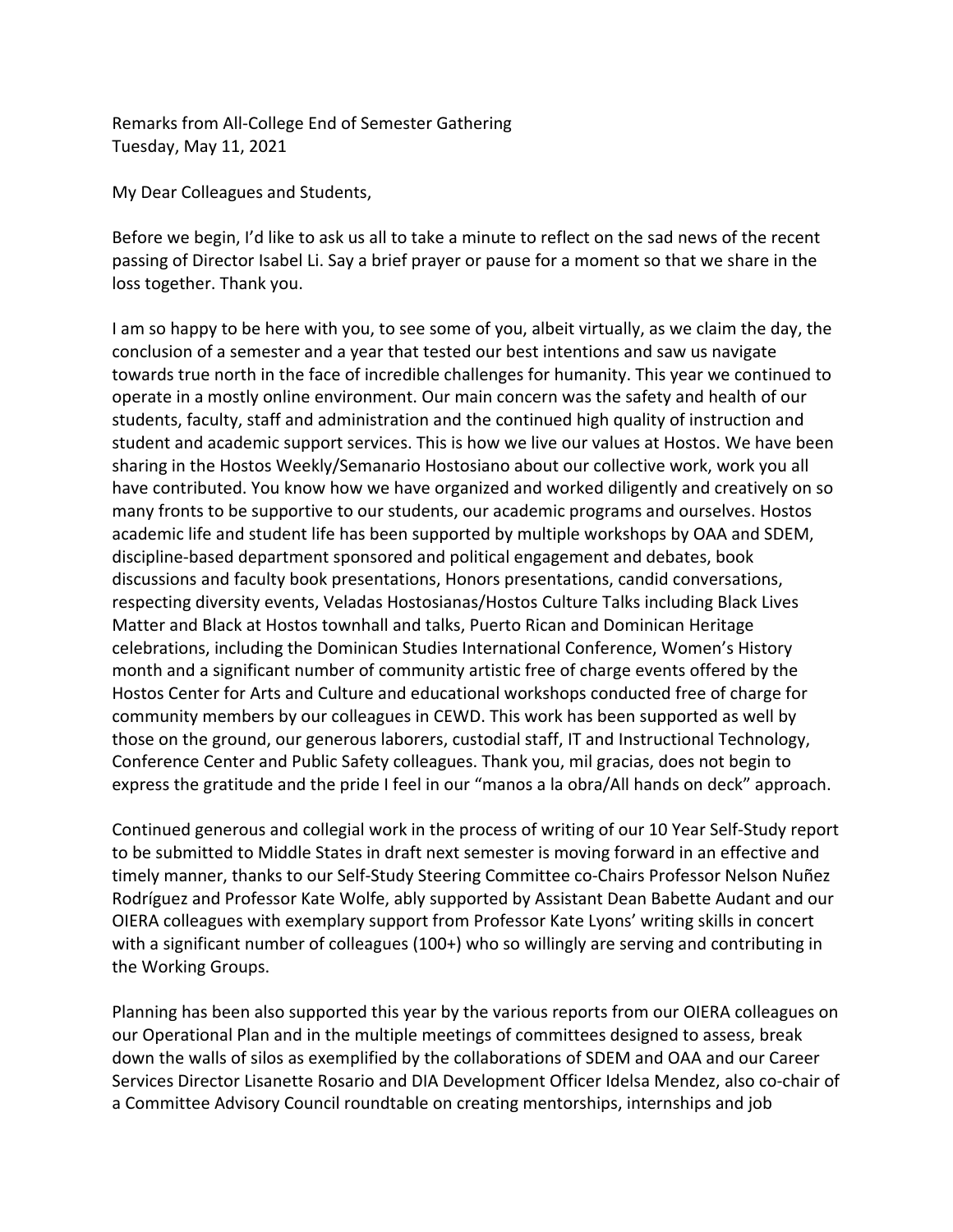opportunities for our students, and so much more. Additionally, as OIERA begins to assess the outcomes of our current Strategic Plan, we will be using that assessment to inform the setting of goals for the Academic Year 2021‐2022 Operational Plan.

 Briefly envisioning work in support of our students this academic year, we are putting intentionality at the forefront when it comes to the students' onboarding and continued progress from orientation, advisement, career educational opportunities tied to employment, academic programs' mapping, transferability with special emphasis on frequent touchpoints and assessment of students' progress. There is so much more to discuss in the coming months.

 I offer a very heart‐felt, de todo corazón, thank you to our wonderful students, honorably represented by a very kind and talented SGA leadership, to be recognized in the person of our very own Brian Carter. Students have risen from the challenges, and the disappointments of not being able to hold so many expected activities and celebrations, to think of one another and to chart a course of generosity and creativity by means of a number of online activities, encouraging classmates to practice healthy habits, maintain serenity and speak out for social justice. Bravi! Congratulations, enhorabuena, auguri and so much more to our graduating SGA leaders. We celebrate you and all of our students as we also encourage and support the next phase of your journey.

 The faculty, staff and administration have shown their mettle, in so many incredibly generous ways. Academic Affairs has worked so diligently. Acting Provost Charles Drago has kept the academic side moving forward in collaborative ways, including working on the design of new two + two opportunities for our students, academic program reviews, evaluations of life experience and other prior knowledge for college credit and many other initiatives. The College‐wide Senate, ably guided by Professor Ernest Ialongo stayed focused on moving curriculum and programs forward and on staying engaged in the life of the College, contributing collegially to our commitment to students and one another. All of us, just think of our collective work, consider what it takes to support students during a pandemic in a generous and sound educational environment that will be evident when we grant more than 1189 awards at Commencement this year. Bendiciones!

 The presentations this afternoon by colleagues, including updates from the SGA and College‐ wide Senate, Administration and Finance, Academic Affairs and Student Development and Enrollment Management will encourage us to recognize how each of us did our part this semester, and take lessons learned to integrate to the work that there is still to be done.

 Reports from Senior Vice President Rodríguez‐Chardavoyne indicate that we will finish academic year 2020‐2021 in the black, numbers will be confirmed in November. She will elaborate more on our budget later on in the program. We owe SVP Rodriguez Chardavoyne a debt of gratitude for her excellent work and dedication, assuming the responsibility of two divisions, at a time of powerful personal loss. Out of her sense of care for all, the John Chardavoyne Endowed Scholarship was established. Mil gracias, bendiciones. Dedication to Hostos and our students does not get any better. SVP's oversight of SDEM has been supported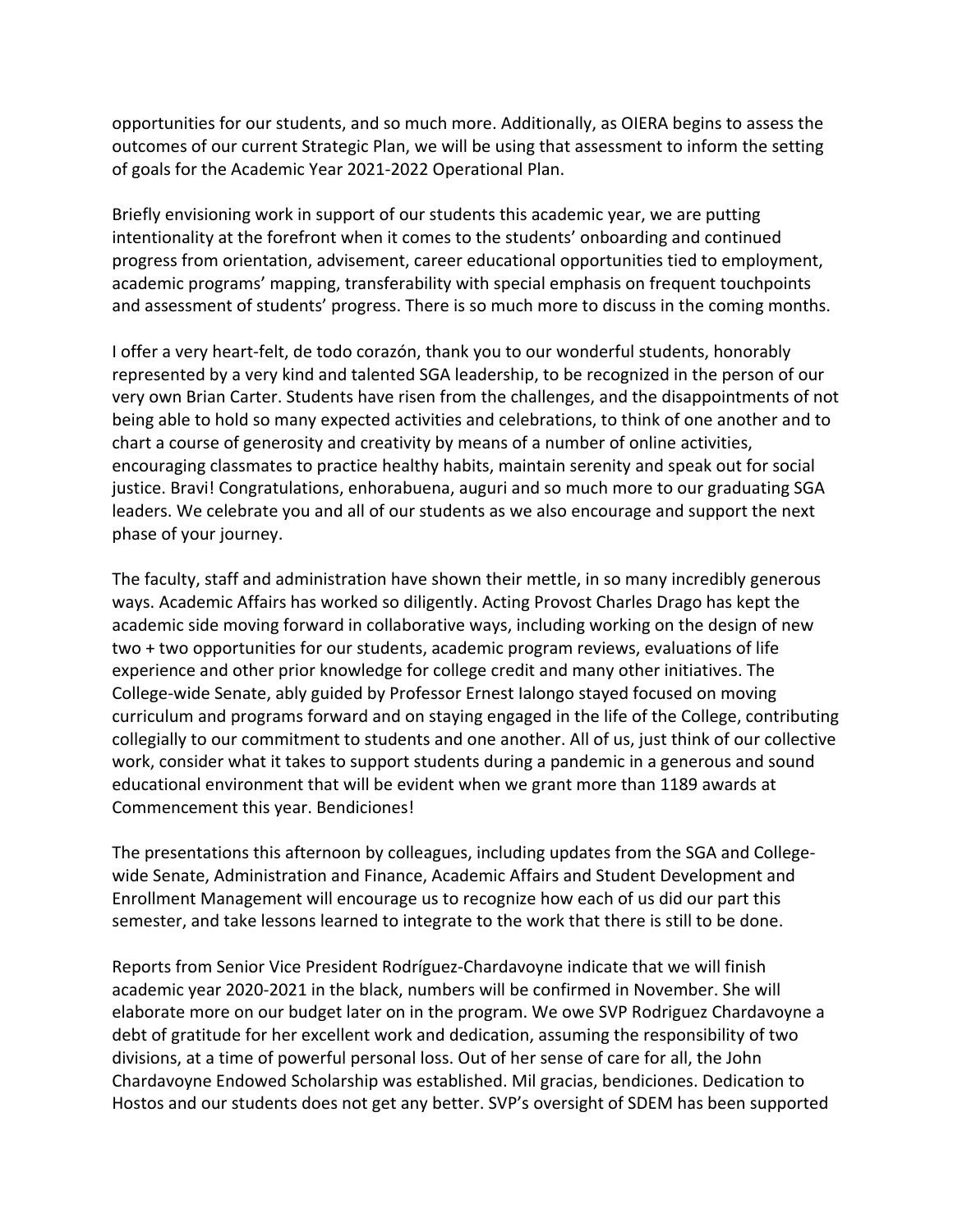generously by a number of colleagues. I offer sincere words of appreciation for our colleagues in SDEM, recognized this afternoon in the persons of Assistant Dean Johanna Gómez and Director Fabian Wander.

 We have digital commencement to look forward to on May 28 at 2:00 PM and another year of successful completions, as we consider the drop in enrollment this year. It took tremendous perseverance, determination, grit on the part of students, faculty and staff, and yes, it deserves to be said again. At this moment Mr. Primak reports to our Commencement Committee that 1,189 students will receive awards, and that potentially the number could be higher. Final numbers to be submitted by August 1. Again, congratulations, well done, wonderful persistence, perseverance and triumph of the spirit, the intellect and the heart.

 This commencement we will be honoring our Valedictorian Ishrat Zahan and Salutatorian Taisiia Smekalenkova. An Honorary Associate Degree in Humane Letters will be presented to former Congressman Jose E. Serrano, for his exemplary support of Hostos Community College for many decades. Presidential Medals in recognition of generous and effective college and community service will be presented to our student Maya Joy Abdousala, Professor Nelson Nuñez Rodríguez, Professor Kate Wolfe, Director Frank Virone and community member Dr. Rafael Lantigua. Congratulations to all, outstanding!

 This afternoon recognitions will be presented by divisional leaders to eight colleagues\* who have served Eugenio María de Hostos Community College with dedication and distinction for 40 or more years, supporting Hostos' ongoing struggle, persistence and determination to provide the South Bronx with quality, affordable education. These colleagues are: Prof. Linda Hirsch, English, 46 years; Prof. Nieves Aguilera, Nursing, 46 years; Prof. Lewis Levine, Language and Cognition, 43 years; Prof. Cynthia Jones, English, 43 years; Prof. Mildred Rabry, Language and Cognition, 43 years; Prof. Norma Peña de Llorenz, Language and Cognition, 42 years; Prof. Alida Pastoriza, Dental Hygiene, 40 years; Mr José Santana, IT, 40 years. We will be presenting our colleagues with tokens of appreciation in the form of a framed certificate and a book by Eduardo Galeano. Recipients may select an English or Spanish version The Book of Embraces or El libro de los abrazos. Felicitaciones, mil gracias y bendiciones.

(\*This paragraph has been revised based on new information received.)

 A special thank you to Chairman Jose Sánchez Kinghorn and all the members of the Hostos Foundation for your generous and constant support of our students. A special thank you as well to Acting Dean Susan Pinamonti, for a successful fundraising year that saw the Division of Institutional Advancement exceed goals by 15%. I offer a special thank you to Associate Dean Ana García Reyes for her development work over the years with the Nasry Michelen Foundation that culminated this year with the establishment of the Dr. Nasry Michelen Endowed Scholarship for students in Allied Health and Public Health. The commitment of the Michelen Foundation also extended to bringing in partnership with Hostos "The Dr. Nasry on mental health during the pandemic and the other on our senior population in the pandemic.Michelen Allied Health Lecture Series," offering this past semester two important lectures: one